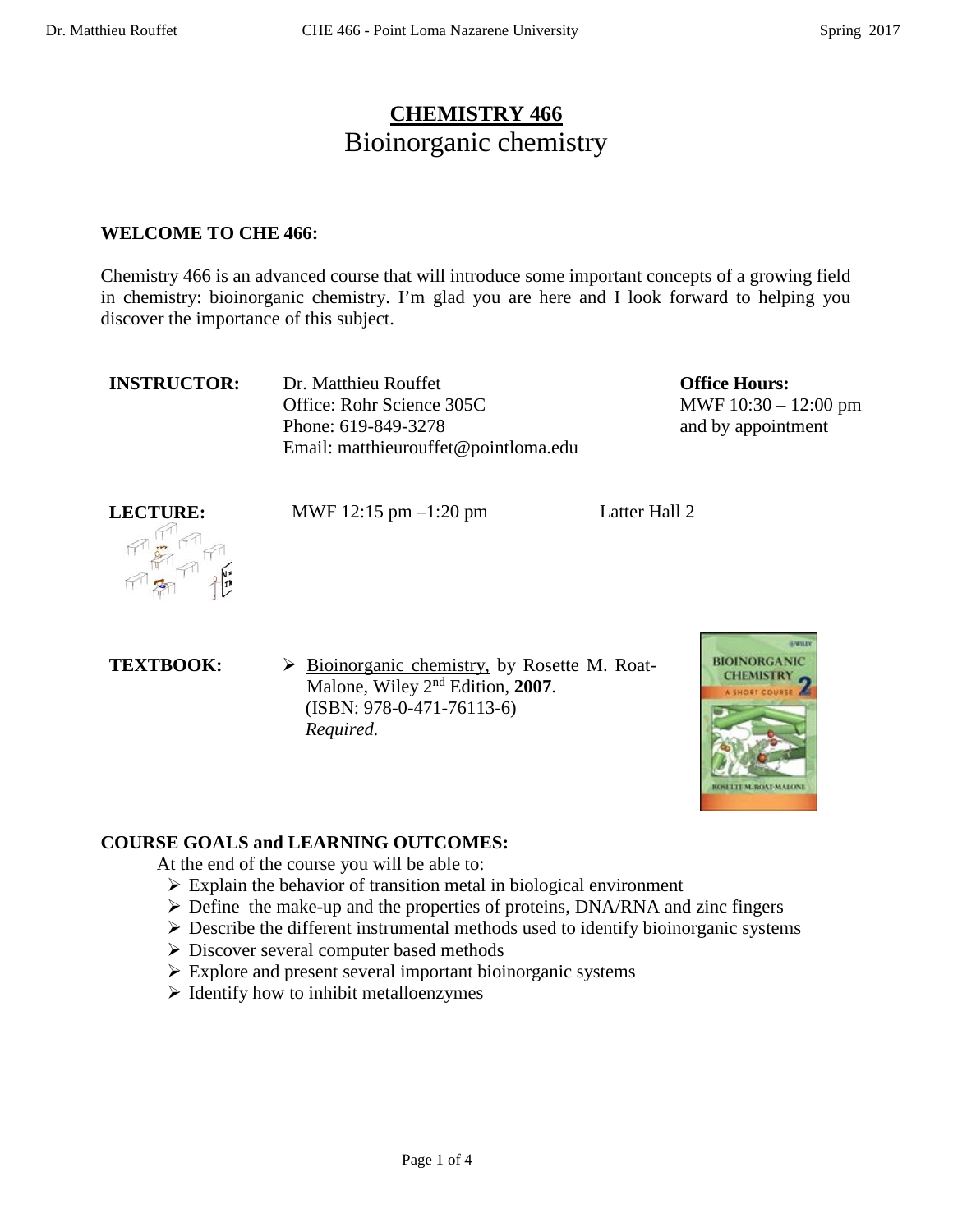#### **ACADEMIC HONESTY**

Students should demonstrate academic honesty by doing original work and by giving appropriate credit to the ideas of others. Academic dishonesty is the act of presenting information, ideas, and/or concepts as one's own when in reality they are the results of another person's creativity and effort. A faculty member who believes a situation involving academic dishonesty has been detected may assign a failing grade for that assignment or examination, or, depending on the seriousness of the offense, for the course. Faculty should follow and students may appeal using the procedure in the university Catalog. See [Academic Policies](http://catalog.pointloma.edu/content.php?catoid=18&navoid=1278) for definitions of kinds of academic dishonesty and for further policy information.

#### **ACADEMIC ACCOMMODATIONS**

If you have a diagnosed disability, please contact PLNU's Disability Resource Center (DRC) within the first two weeks of class to demonstrate need and to register for accommodation by phone at 619- 849-2486 or by e-mail at [DRC@pointloma.edu.](mailto:DRC@pointloma.edu) See [Disability Resource Center](http://www.pointloma.edu/experience/offices/administrative-offices/academic-advising-office/disability-resource-center) for additional information.

### **ATTENDANCE AND PARTICIPATION**

Regular and punctual attendance at all classes is considered essential to optimum academic achievement. If the student is absent from more than 10 percent of class meetings, the faculty member can file a written report which may result in de-enrollment. If the absences exceed 20 percent, the student may be de-enrolled without notice until the university drop date or, after that date, receive the appropriate grade for their work and participation. See [Academic Policies](http://catalog.pointloma.edu/content.php?catoid=18&navoid=1278) in the Undergraduate Academic Catalog.

#### **ADMINISTRATION:**

Exams and Quizzes: One (1) lecture exam and 2 short quizzes will be given during the semester. Make-up exams will be arranged only if the instructor is contacted prior to the scheduled exam time and then only if you present an institutionally valid excuse. There will be no make-up quizzes.

#### **EVALUATION:**

The activities described above will contribute to your total course grade according to the following:

Oral presentation/project.………. 40%

Letter grades will be assigned at the end of the course based on your percentage of total possible points, according to the following scale:

| $A^{\sim}$ 90 – 92.9 % | $\mathbf{A}$ 93 – 100 % |                   |
|------------------------|-------------------------|-------------------|
| $B - 80 - 82.9$ %      | <b>B</b> $83 - 86.9$ %  | $B^+$ 87 - 89.9 % |
| $C = 70 - 72.9$ %      | $C$ 73 – 76.9 %         | $C^+$ 77 – 79.9 % |
| $D = 60 - 62.9$ %      | <b>D</b> $63 - 66.9$ %  | $D^*$ 67 – 69.9 % |
| $\mathbf{F}$ < 59.9 %  |                         |                   |